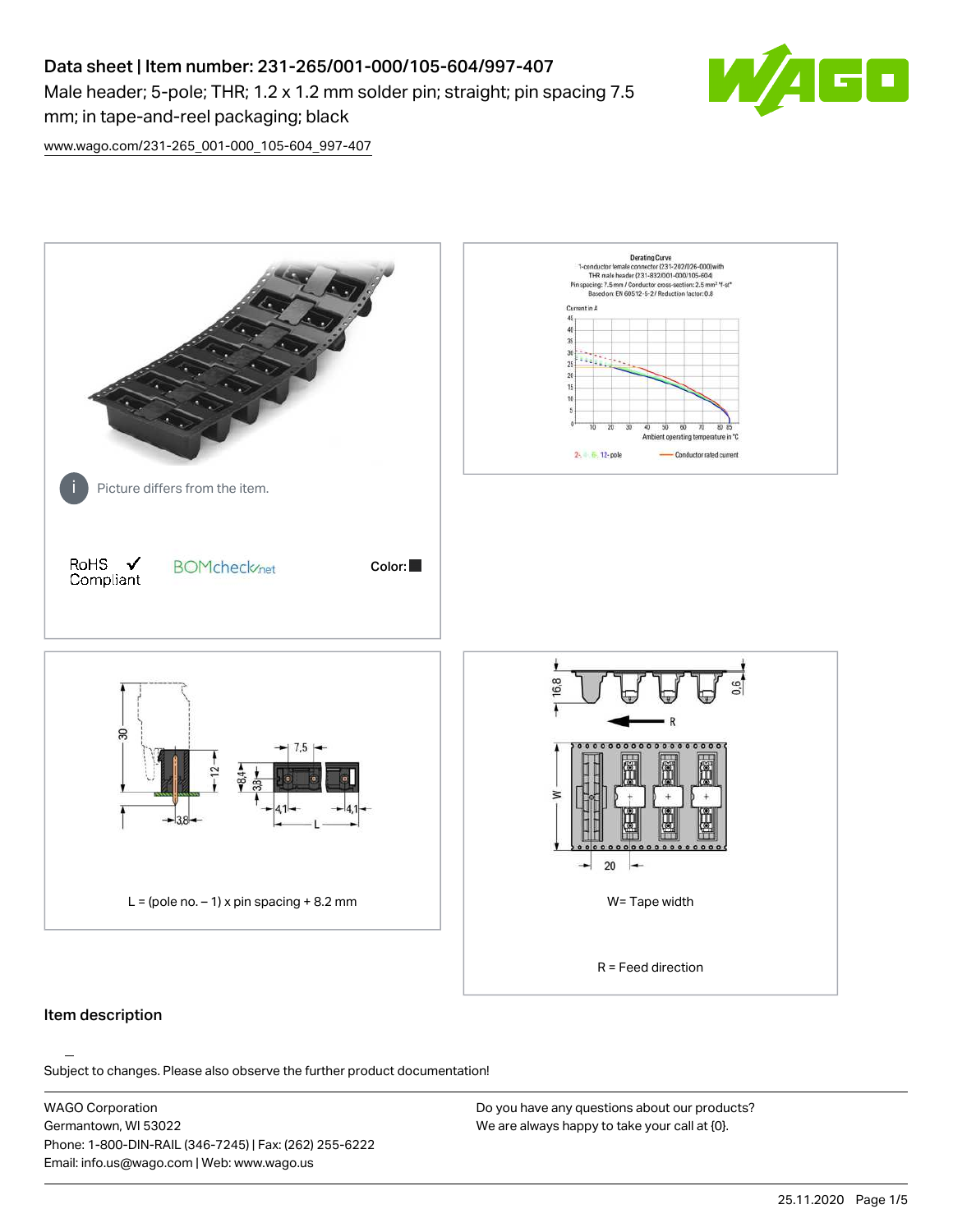[www.wago.com/231-265\\_001-000\\_105-604\\_997-407](http://www.wago.com/231-265_001-000_105-604_997-407)



- $\blacksquare$ THR male headers for reflow soldering in SMT applications
- $\blacksquare$ Available in tape-and-reel packaging for automated pick-and-place PCB assembly
- $\blacksquare$ 1.2 x 1.2 mm solder pins allow nominal current up to 16 A, enhancing stability of shorter headers
- $\blacksquare$ Also available in bulk packaging for manual placement
- П Male headers may be mounted horizontally or vertically
- With coding fingers П

#### Safety information 1:

The MCS - MULTI CONNECTION SYSTEM includes connectors without breaking capacity in accordance with DIN EN 61984. When used as intended, these connectors must not be connected/disconnected when live or under load. The circuit design should ensure header pins, which can be touched, are not live when unmated.

# Data

#### Electrical data

# Ratings per IEC/EN 60664-1

| Ratings per                 | IEC/EN 60664-1                                            |
|-----------------------------|-----------------------------------------------------------|
| Rated voltage (III / 3)     | 500 V                                                     |
| Rated surge voltage (III/3) | 6 <sub>k</sub> V                                          |
| Rated voltage (III/2)       | 630 V                                                     |
| Rated surge voltage (III/2) | 6 <sub>k</sub> V                                          |
| Nominal voltage (II/2)      | 1000V                                                     |
| Rated surge voltage (II/2)  | 6 kV                                                      |
| Rated current               | 16 A                                                      |
| Legend (ratings)            | (III / 2) ≙ Overvoltage category III / Pollution degree 2 |

### Ratings per UL 1059

| Approvals per                  | UL 1059 |
|--------------------------------|---------|
| Rated voltage UL (Use Group B) | 300 V   |
| Rated current UL (Use Group B) | 10 A    |
| Rated voltage UL (Use Group D) | 300 V   |
| Rated current UL (Use Group D) | 10 A    |

### Ratings per UL 1977

| Rated voltage UL 1977 | 600 V |
|-----------------------|-------|
| Rated current UL 1977 |       |

Subject to changes. Please also observe the further product documentation! Ratings per CSA

| <b>WAGO Corporation</b>                                | Do you have any questions about our products? |
|--------------------------------------------------------|-----------------------------------------------|
| Germantown, WI 53022                                   | We are always happy to take your call at {0}. |
| Phone: 1-800-DIN-RAIL (346-7245)   Fax: (262) 255-6222 |                                               |
| Email: info.us@wago.com   Web: www.wago.us             |                                               |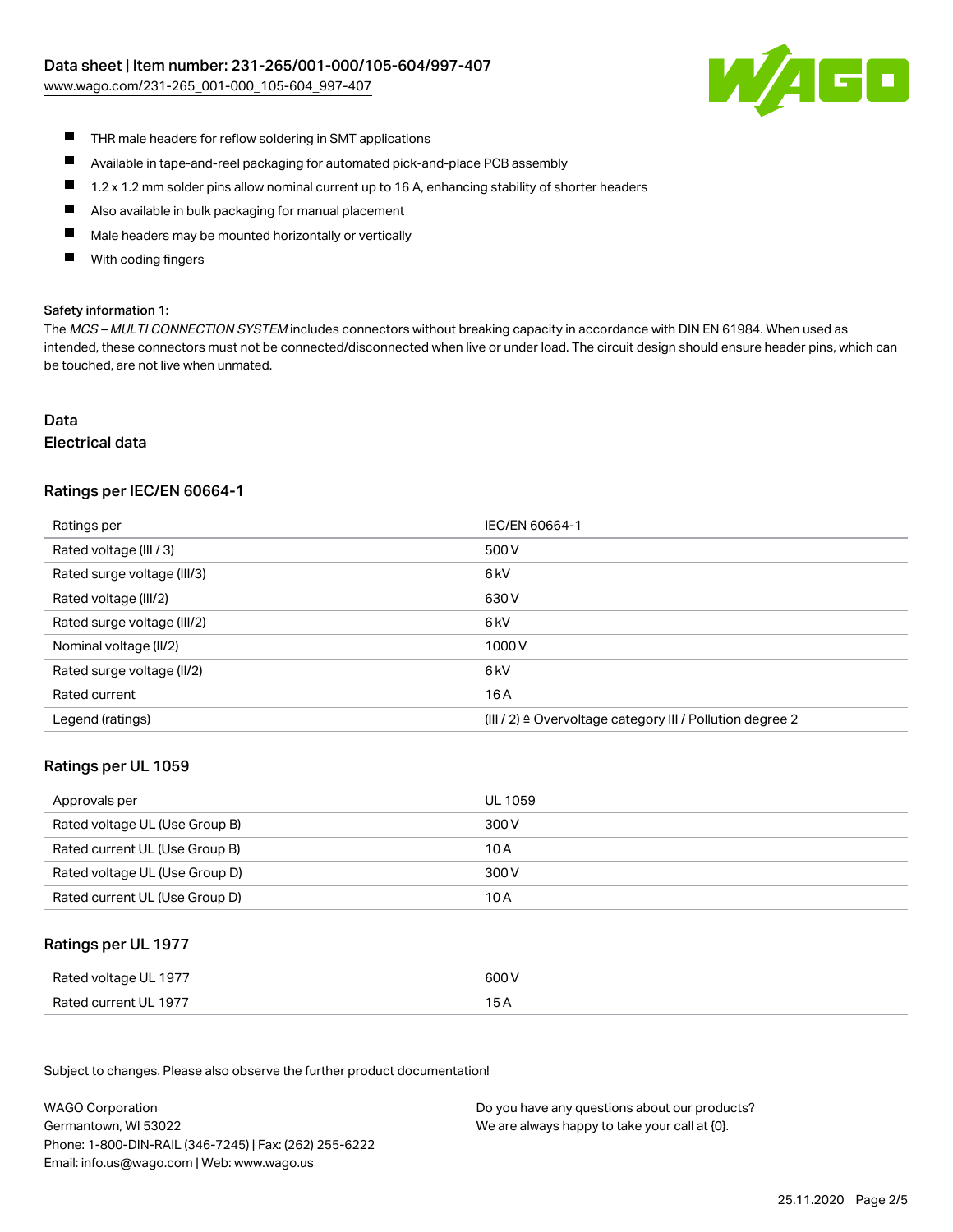

# Ratings per CSA

| Approvals per                   | CSA   |
|---------------------------------|-------|
| Rated voltage CSA (Use Group B) | 300 V |
| Rated current CSA (Use Group B) | 10 A  |
| Rated voltage CSA (Use Group D) | 300 V |
| Rated current CSA (Use Group D) | 10 A  |

# Connection data

| Pole No.                   | 5 |
|----------------------------|---|
| Total number of potentials | э |
| Number of connection types |   |
| Number of levels           |   |

# Physical data

| Pin spacing                              | 7.5 mm / 0.295 inch        |
|------------------------------------------|----------------------------|
| Width                                    | 38.2 mm / 1.504 inch       |
| Height                                   | 14.4 mm / 0.567 inch       |
| Height from the surface                  | 12 mm / 0.472 inch         |
| Depth                                    | 8.4 mm / 0.331 inch        |
| Solder pin length                        | $2.4 \text{ mm}$           |
| Solder pin dimensions                    | $1.2 \times 1.2$ mm        |
| Plated through-hole diameter (THR)       | $1.7$ <sup>(+0.1)</sup> mm |
| Reel diameter of tape-and-reel packaging | 330 mm                     |
| Tape width                               | 56 mm                      |

### Plug-in connection

| Contact type (pluggable connector) | Male connector/plug |
|------------------------------------|---------------------|
| Connector (connection type)        | for PCB             |
| Mismating protection               | No                  |
| Mating direction to the PCB        | 90 °                |

# PCB contact

| PCB contact                         | THR                                      |
|-------------------------------------|------------------------------------------|
| Solder pin arrangement              | over the entire male connector (in-line) |
| Number of solder pins per potential |                                          |

Subject to changes. Please also observe the further product documentation! Material Data

| <b>WAGO Corporation</b>                                | Do you have any questions about our products? |
|--------------------------------------------------------|-----------------------------------------------|
| Germantown, WI 53022                                   | We are always happy to take your call at {0}. |
| Phone: 1-800-DIN-RAIL (346-7245)   Fax: (262) 255-6222 |                                               |
| Email: info.us@wago.com   Web: www.wago.us             |                                               |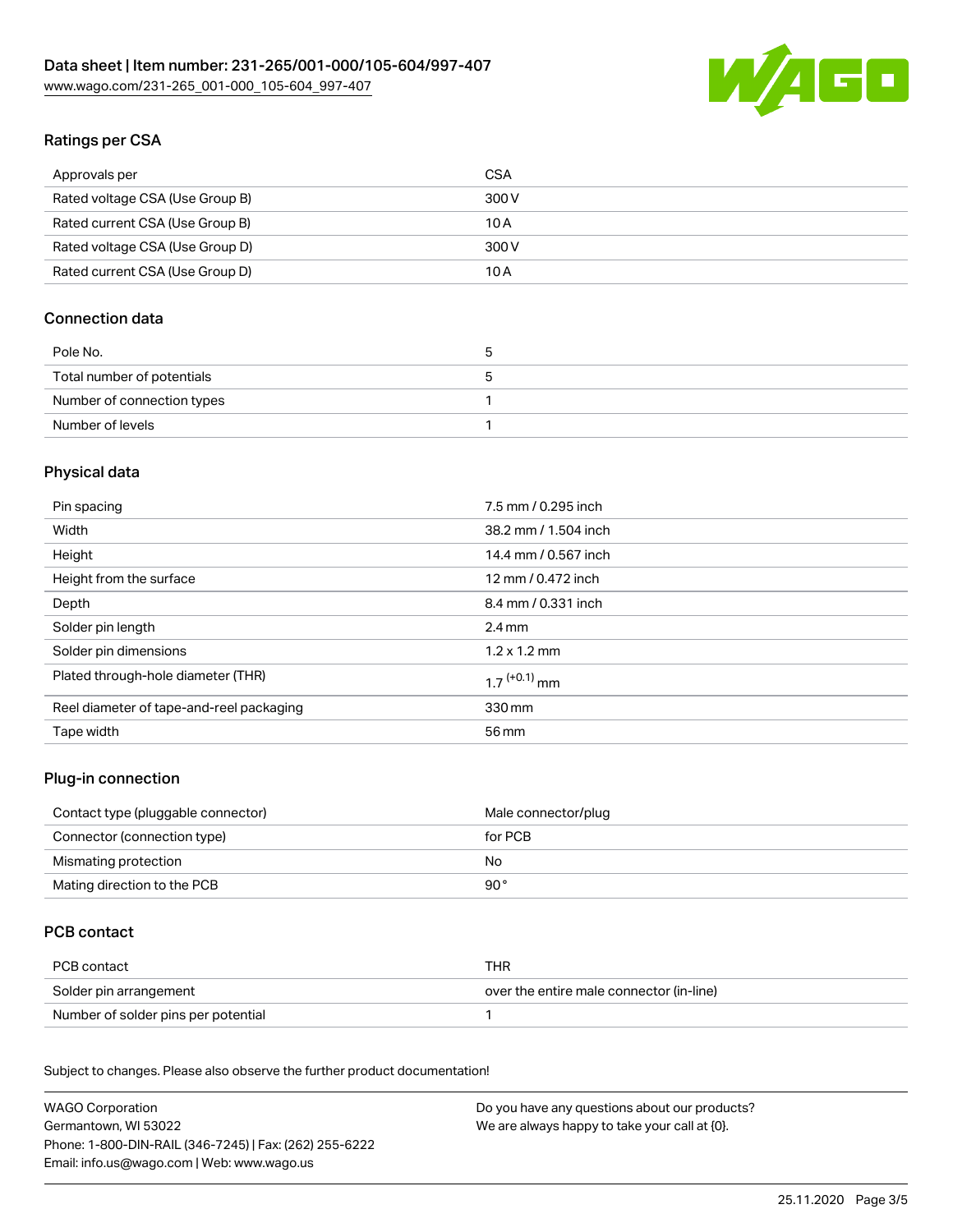

# Material Data

| Color                       | black                                 |
|-----------------------------|---------------------------------------|
| Material group              |                                       |
| Insulation material         | Polyphthalamide (PPA GF)              |
| Flammability class per UL94 | V <sub>0</sub>                        |
| Contact material            | Electrolytic copper $(E_{\text{Cl}})$ |
| Contact plating             | tin-plated                            |
| Fire load                   | $0.056$ MJ                            |
| Weight                      | 2.1 <sub>g</sub>                      |

### Environmental Requirements

### Commercial data

| Packaging type        | bag           |
|-----------------------|---------------|
| Country of origin     | DE            |
| <b>GTIN</b>           | 4050821004172 |
| Customs tariff number | 85366990990   |

# Approvals / Certificates

#### Country specific Approvals

| Logo | Approval                               | <b>Additional Approval Text</b> | <b>Certificate</b><br>name |
|------|----------------------------------------|---------------------------------|----------------------------|
| Гπ   | <b>CSA</b><br>DEKRA Certification B.V. | C <sub>22.2</sub>               | 1466354                    |

#### UL-Approvals

|      |                                |                                 | Certificate |
|------|--------------------------------|---------------------------------|-------------|
| Logo | Approval                       | <b>Additional Approval Text</b> | name        |
|      | UR                             | <b>UL 1059</b>                  | E45172      |
| L    | Underwriters Laboratories Inc. |                                 |             |

Subject to changes. Please also observe the further product documentation!

WAGO Corporation Germantown, WI 53022 Phone: 1-800-DIN-RAIL (346-7245) | Fax: (262) 255-6222 Email: info.us@wago.com | Web: www.wago.us

Do you have any questions about our products? We are always happy to take your call at {0}.

Certificate